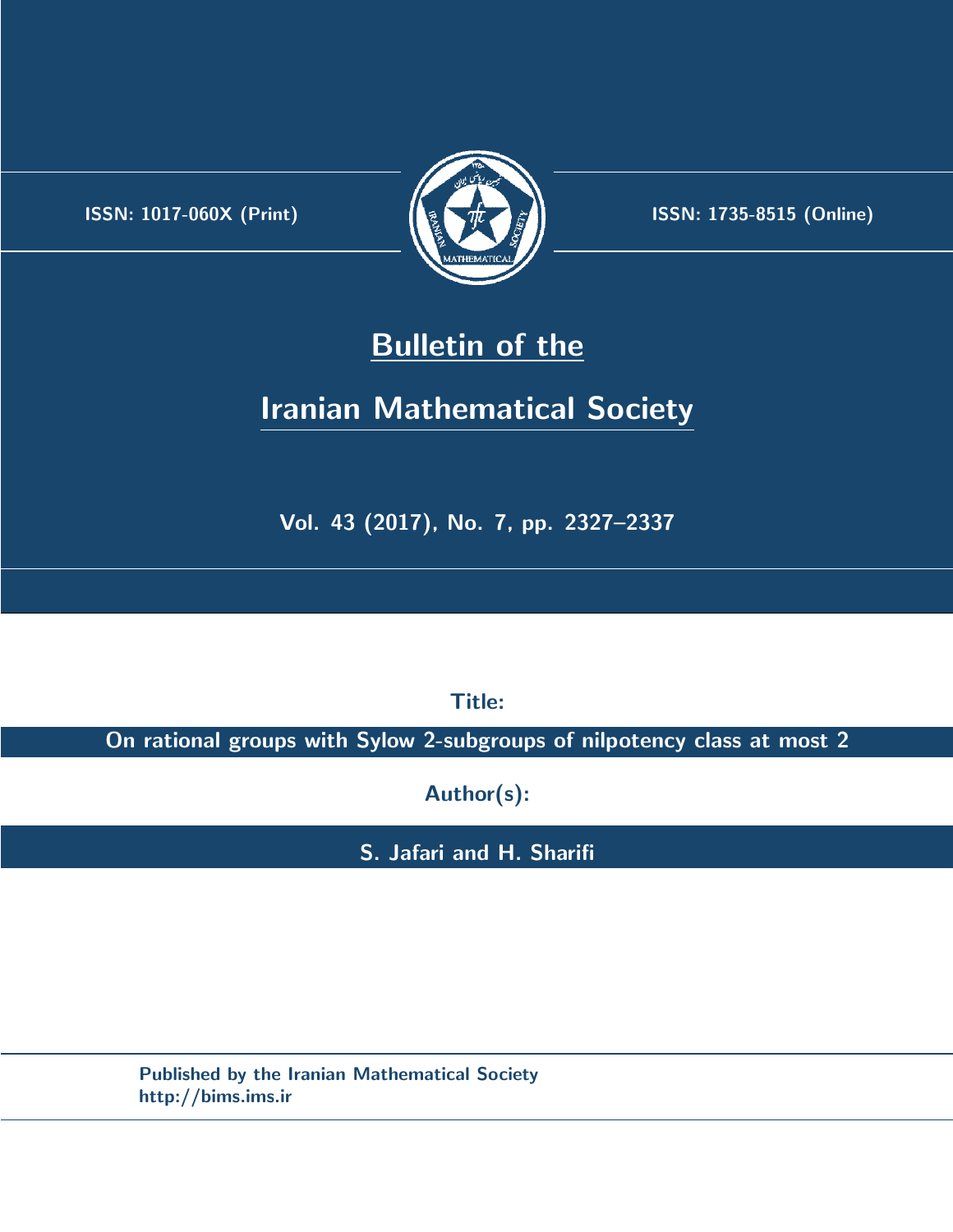Bull. Iranian Math. Soc. Vol. 43 (2017), No. 7, pp. 2327–2337 Online ISSN: 1735-8515

# **ON RATIONAL GROUPS WITH SYLOW 2-SUBGROUPS OF NILPOTENCY CLASS AT MOST 2**

S. JAFARI AND H. SHARIFI *∗*

(Communicated by Ali Reza Ashrafi)

ABSTRACT. A finite group  $G$  is called rational if all its irreducible complex characters are rational valued. In this paper we discuss about rational groups with Sylow 2-subgroups of nilpotency class at most 2 by imposing the solvability and non-solvability assumption on *G* and also via nilpotency and non-nilpotency assumption of *G′* .

**Keywords:** Rational group, nilpotency class, Markel group. **MSC(2010):** Primary: 20C15; Secondary: 20D20, 20D15.

### 1. **Introduction and preliminaries**

Let *G* be a finite group such that for all  $\chi \in \text{Irr}(G)$ , and every  $g \in G$ , the value of  $\chi(g)$  is a rational number, where  $\text{Irr}(G)$  is the set of all ordinary irreducible complex characters of *G*. Such a group *G* is called a rational group or a Q-group. The structure of a finite group *G*, deeply depends on the structure of its Sylow subgroups and since for every non-trivial rational group *G*, the order of *G* is divisible by 2, analyzing rational groups through their Sylow 2-subgroups is important.

Let  $\pi$  be a set of prime numbers; by a  $\pi$ -group, we mean a group *G*, for which the set of prime divisors of the order of *G* is a subset of  $\pi$ . In 1976 Gow, [\[6](#page-10-0)] showed that every finite rational solvable group is a *{*2*,* 3*,* 5*}*-group. A long standing conjecture about Sylow 2-subgroups of rational groups, was that they are rational too, but Isaacs and Navarro in  $[11]$ , showed that this conjecture is false. However in the same paper the authors proved that if *P* is a Sylow 2-subgroup of a solvable rational group, with nilpotency class 2, then *P* is rational. Our goal is to find some information about the structure of a rational group *G*, for which the Sylow 2-subgroups have nilpotency class at most 2.

*⃝*c 2017 Iranian Mathematical Society

Article electronically published on December 30, 2017.

Received: 13 April 2016, Accepted: 7 April 2017.

*<sup>∗</sup>*Corresponding author.

<sup>2327</sup>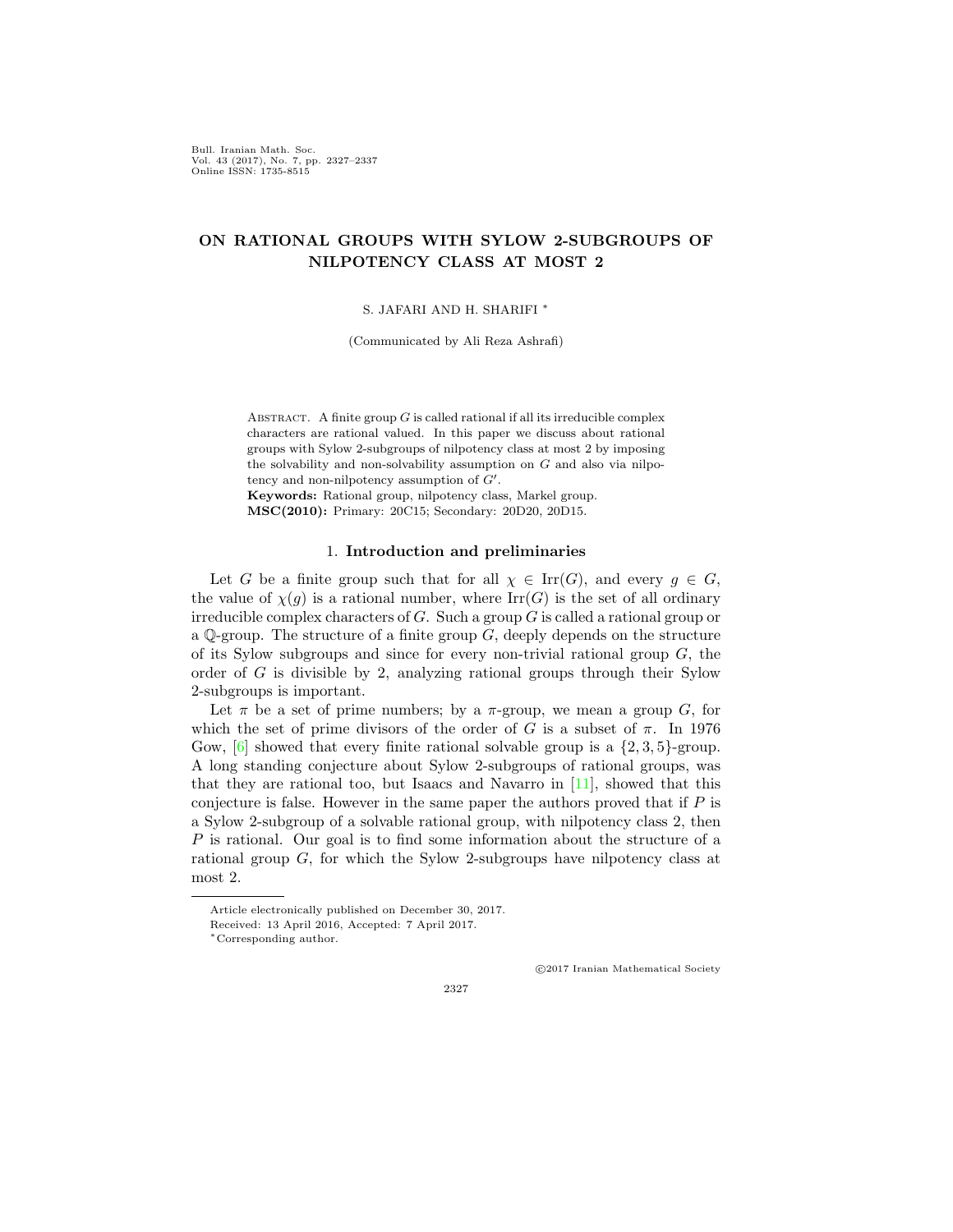On rational groups 2328

Throughout this paper we consider only finite groups and employ the following notations and terminologies. By *M* we mean the Markel group of order 200, i.e., the semidirect product of  $\mathbb{Z}_5 \times \mathbb{Z}_5$  and the Sylow 2-subgroup of  $SL(2,5)$ (which is isomorphic to *Q*8, the quaternion group of order 8) via the natural action. This group is indexed as *SmallGroup*(200*,* 44) in the *GAP*-system[[5\]](#page-10-2). For  $\Omega = \{1, \ldots, n\}$  and the group *G*, the notation  $G^{\Omega}$  is used for the set of all functions from  $\Omega$  to *G*. If  $K \leq \mathbb{S}_n$  (the symmetric group on  $\Omega$ ) then  $G \wr_{\Omega} K$ is the wreath product of *G* and *K*, i.e., the set of all  $(f; \sigma)$ , where  $f \in G^{\Omega}$ and  $\sigma \in K$  and  $(f; \sigma)(g; \delta) = (fg_{\sigma}; \sigma\delta)$ , in which for every  $i \in \Omega$  we have  $g_{\sigma}(i) = g(\sigma^{-1}(i))$  and  $fg(i) = f(i)g(i)$ . By  $G \circ H$  we mean the central product of the groups *G* and *H*, and  $E(2^k)$  denotes the elementary abelian 2-group of order  $2^k$  and the notation  $Es(n, p)$  is for the extra-special group of order  $p^{2n+1}$ . We denote the dihedral group of order *n* by  $D_n$ . By  $O_p(G)$  we mean the largest normal *p*-subgroup of *G*. For a nilpotent group *P*, we denote the nilpotency class of *P* by  $cl(P)$ .

In the following results, we state some well-known properties of rational groupsfrom  $[12]$  $[12]$ , which we need for our reasoning.

<span id="page-2-1"></span>**Result 1.1.** A Group *G* is rational if and only if for each  $x \in G$  we have  $N_G(\langle x \rangle) / C_G(\langle x \rangle) \cong Aut(\langle x \rangle).$ 

<span id="page-2-0"></span>**Result 1.2.** Let *G* be a rational group and  $P \in Syl_2(G)$ . Then the following hold

- 1. If *G* is non-trivial, then  $2 \mid |G|$ .
- 2. Every quotient of *G* is rational.
- 3. If *G* is abelian, then *G* is an elementary abelian 2-group.
- 4.  $Z(G)$  is an elementary abelian 2-group.
- 5. If *G* is nilpotent, then *G* is a 2-group.
- 6. If *P* is abelian, then *P* is elementary abelian, *G′* is a 3-group and *G* splits over  $G'$  with  $P$  as complement.
- 7.  $C_G(P) = Z(P)$ .
- 8. If *G* is solvable, then  $N_G(P) = P$ .
- 9. *G/G′* is an elementary abelian 2-group. In particular every element of *G* having odd order lies in *G′* .

In this paper we discuss about the groups *G*, satisfying the condition mentioned in the title, depending on they are solvable or not, and if they are solvable their derived subgroup is nilpotent or not. Besides some properties in special cases, we will prove the following results.

<span id="page-2-2"></span>**Theorem 1.3.** Let G be a solvable rational group and  $P \in Syl_2(G)$  with  $cl(P) \leq 2$  and  $K \in Syl_3(G)$ *.* If  $G'$  is nilpotent, then  $G$  is a  $\{2,3\}$ -group *and*  $G \cong K \times P$  *and we have the following*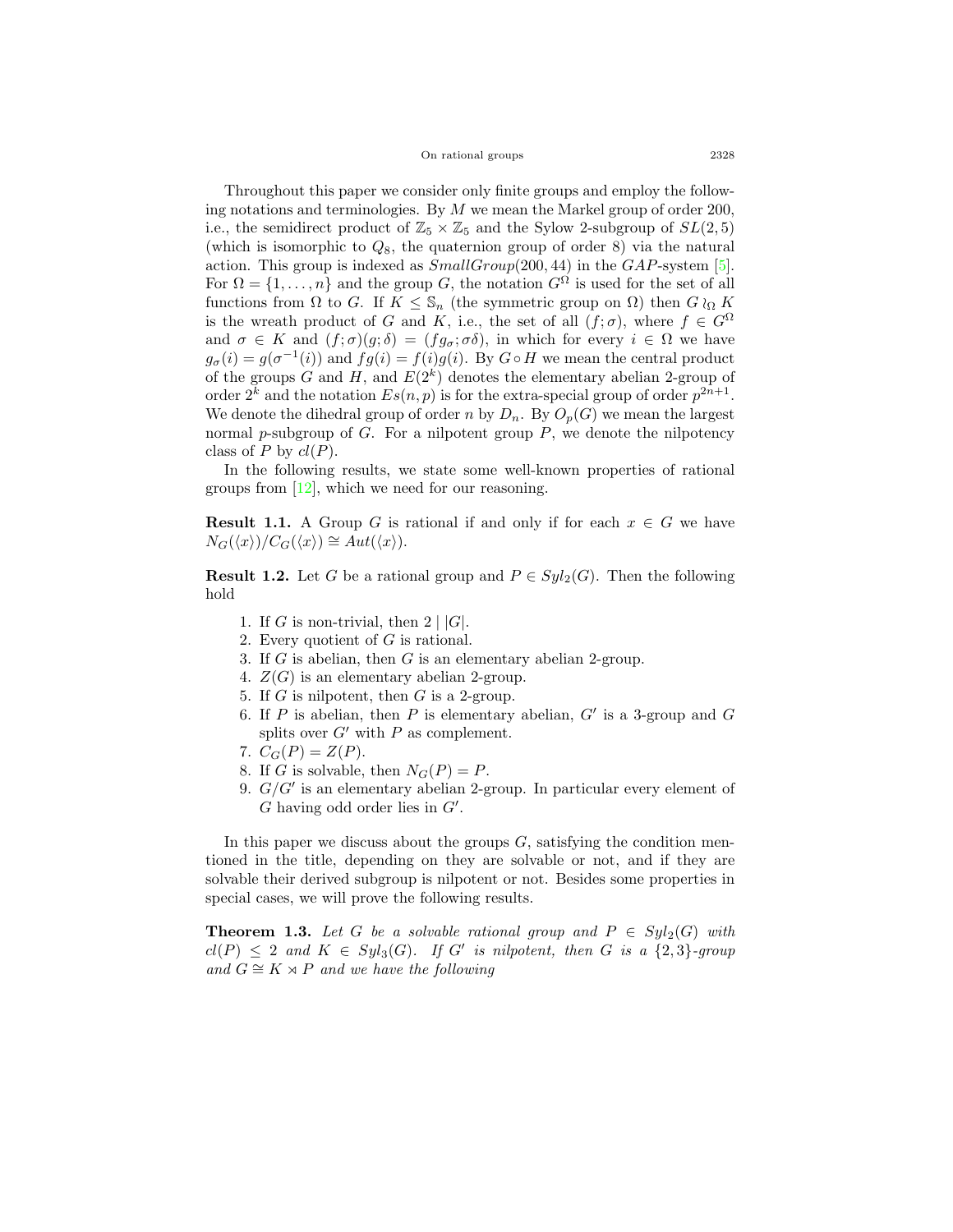#### 2329 Jafari and Sharifi

- (a) If *G'* is abelian, then  $G \cong E(3^k) \rtimes P$  for some *k*, and *G* contains a *normal elementary abelian* 2*-subgroup H such that*  $G/H \cong E(3^m) \rtimes$ *E*( $2^n$ )*, for some*  $m > 0$  *and*  $n > 0$ *.*
- (b) *G′ is non-abelian if and only if K is non-abelian.*

If $5 | |G|$ , then by [[7,](#page-10-4) Theorem 1.1], *G* has a normal elementary abelian Sylow 5-subgroup *T*, and so *T* can be thought as a component of a semidirect product, more precisely, *G* splits over *T*. So by Result [1.2\(](#page-2-0)2), the *{*2*,* 3*}*-group  $G/T$  is rational. Therefore, in a sense, the studying solvable rational groups reduces to the studying the rational *{*2*,* 3*}*-groups.

<span id="page-3-3"></span>**Theorem 1.4.** Let G be a solvable rational group and  $P \in Syl_2(G)$  with  $cl(P) \leq 2$ *. If G'* is not nilpotent, then we have the following

- (a) If *G* is a  $\{2, 5\}$ -group, then  $G/O_2(G) \cong \prod_{i=1}^k M_i$ , in which, for every  $i \in \{1, \ldots, k\}$ ,  $M_i$  *is a copy of Markel group*  $M$ *.*
- (b) If G is a  $\{2,3\}$ -group,  $K \in Syl_3(G')$  and  $H \in Syl_2(G')$  with  $H \leq P$ , *then*  $K \triangleleft G'$  *if and only if*  $P' = H$ *.*

<span id="page-3-4"></span>**Theorem 1.5.** *Let G be a non-solvable rational group and*  $P \in Syl_2(G)$  *with*  $cl(P) \leq 2$ . Then every non-cyclic composition factor of G is isomorphic to  $A_n$ *for*  $n \in \{5, 6, 7\}$ *.* 

### 2. **Solvable rational groups**

Throughout this section we assume that *G* is a solvable rational group.

2.1. **Rational 2-groups.** By Result [1.2\(](#page-2-0)5), every nilpotent rational group is a 2-group. In this subsection we state some properties of rational 2-groups.

<span id="page-3-0"></span>**Lemma 2.1.** *Let G be a rational* 2*-group. Then the Frattini subgroup of G, coincides with its derived subgroup.*

*Proof.* Since  $G/G'$  is an abelian rational 2-group, it is elementary abelian by Result [1.2\(](#page-2-0)3). Now by [\[8](#page-10-5), Theorem 3.3.14], we have  $\Phi(G) \leq G'$ . But for every nilpotent group *G*, we know that  $G' \leq \Phi(G)$ , and the proof is complete.  $\Box$ 

<span id="page-3-2"></span>**Lemma 2.2.** *Let G be a rational* 2*-group. If G has nilpotency class* 2*, then*  $exp(G) = 4$  *and*  $exp(G') = 2$ *.* 

*Proof.* Since  $G/\Phi(G)$  is elementary abelian and  $\Phi(G) = G' \leq Z(G)$  in view of Lemma [2.1,](#page-3-0) we have  $x^2 \in Z(G)$  for every  $x \in G$ . But by Result [1.2\(](#page-2-0)4),  $Z(G)$ is elementary abelian, so we have  $x^4 = 1$ . Now as *G* is non-abelian we have  $exp(G) = 4$  and as  $G' \leq Z(G)$  and  $G' \neq 1$ , we have  $exp(G') = 2$ . □

<span id="page-3-1"></span>**Lemma 2.3.** *Suppose that G is a rational* 2*-group. Then*  $G' \cong \mathbb{Z}_2$  *if and only if G is isomorphic to one of the following groups*

1.  $D_8 \circ D_8 \circ \cdots \circ D_8 \times E(2^k)$ ;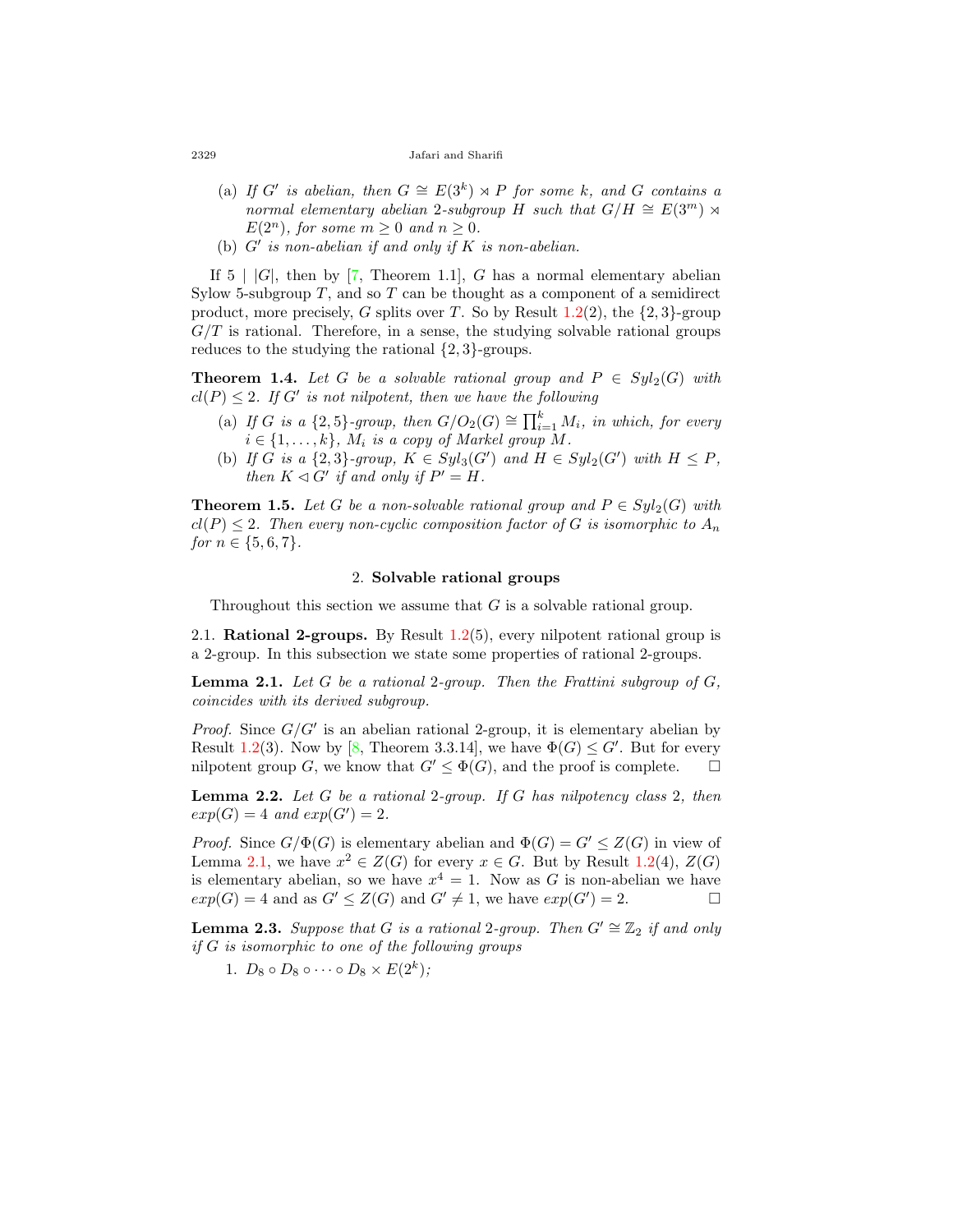#### On rational groups 2330

2.  $Q_8 \circ D_8 \circ \cdots \circ D_8 \times E(2^k)$ .

*In other words*  $G \cong Es(n, 2) \times E(2^k)$  *for some n and k.* 

*Proof.* Suppose that  $G' \cong \mathbb{Z}_2$ . As  $Z(G)$  is elementary abelian, we have  $Z(G)$  =  $E(2^{k+1})$  for some *k* and so by [\[2](#page-10-6), Lemma 4.2], *G* has one of the above mentioned forms. The converse is obvious. □

**Theorem 2.4.** *Suppose that G is a rational* 2*-group and*  $cl(G) = 2$ *. Then G is isomorphic to a subgroup of*  $(\prod_{i=1}^{n} Es(n_i, 2)) \times E(2^k)$ , for some *n*, *n<sub>i</sub>* and *k.*

*Proof.* We know that  $Z(G)$  is elementary abelian. As  $G' \leq Z(G)$ , we have  $G' \cong E(2^n)$  for some *n*. So there are subgroups  $K_1, K_2, \ldots K_n$  of  $G'$  such that  $|G' : K_i| = 2$ , for every  $i \in \{1, \ldots, n\}$ , and  $\bigcap_{i=1}^n K_i = 1$ . Therefore every  $K_i$  is normal in *G* and the homomorphism  $\varphi$  :  $G \to G/K_1 \times \cdots \times G/K_n$ , for which  $\varphi(g) = (gK_1, \ldots, gK_n)$ , is injective. But  $(G/K_i)' = G'/K_i \cong \mathbb{Z}_2$  for every  $i \in \{1, \ldots, n\}$ , so by Lemma [2.3](#page-3-1), the proof is complete. □

**Definition 2.5.** Let *H* and *K* be subgroups of *G* such that *K* is a normal subgroup of *H*. We call the group  $L \cong (H/K)$ , a section of the group *G*. In other words *L* is a section of *G* if it is a homomorphic image of a subgroup of *G*.

Since the minimal non-abelian rational 2-groups are  $Q_8$  and  $D_8$ , one may think that they should appear in the structure of every non-abelian rational 2-group. Our first conjecture was that every non-abelian rational 2-group has a subgroup isomorphic to quaternion or dihedral group of order 8. But we found a group of order 64 which is indexed by *SmallGroup*(64*,* 245) in *GAP* system[[5](#page-10-2)], as the first counterexample. This group which has 60 element of order 4 and the nilpotency class 2, has no non-abelian subgroup of order 8. One may think that every non-abelian rational 2-group has a non-abelian factor group of order 8; but for the extra-special groups, *SmallGroup*(32*,* 49) and *SmallGroup* (32*,* 50), in *GAP* system, all the factor groups with order 8, are elementary abelian. However we can state the following theorem.

**Theorem 2.6.** *If G is a non-abelian rational* 2*-group, then it has a section isomorphic to*  $Q_8$  *or*  $D_8$ *.* 

*Proof.* We prove the claim using induction on the order of *G*. If  $|G| = 8$ , the claim is clearly valid. So we suppose that  $|G| = 2^n$ ,  $n > 3$ , and the assertion holds for every non-abelian rational 2-group with the order  $2^k$ ,  $k < n$ . Now let  $x \neq 1$  be an involution belonging the center of *G* and  $H = \langle x \rangle$ . Then  $G/H$ is a rational group of order  $2^{n-1}$ . If  $G/H$  is non-abelian, then by induction hypothesis it has subgroups  $K/H$  and  $L/H$  such that  $(K/H)/(L/H)$  is a nonabelian group of order 8, so the section  $K/L$  of *G* is isomorphic to  $Q_8$  or  $D_8$ . Now we assume that  $G/H$  is abelian. But in this case we have  $G' = H \leq Z(G)$ , i.e.,  $G' \cong \mathbb{Z}_2$  and by Lemma [2.3,](#page-3-1) the proof is complete.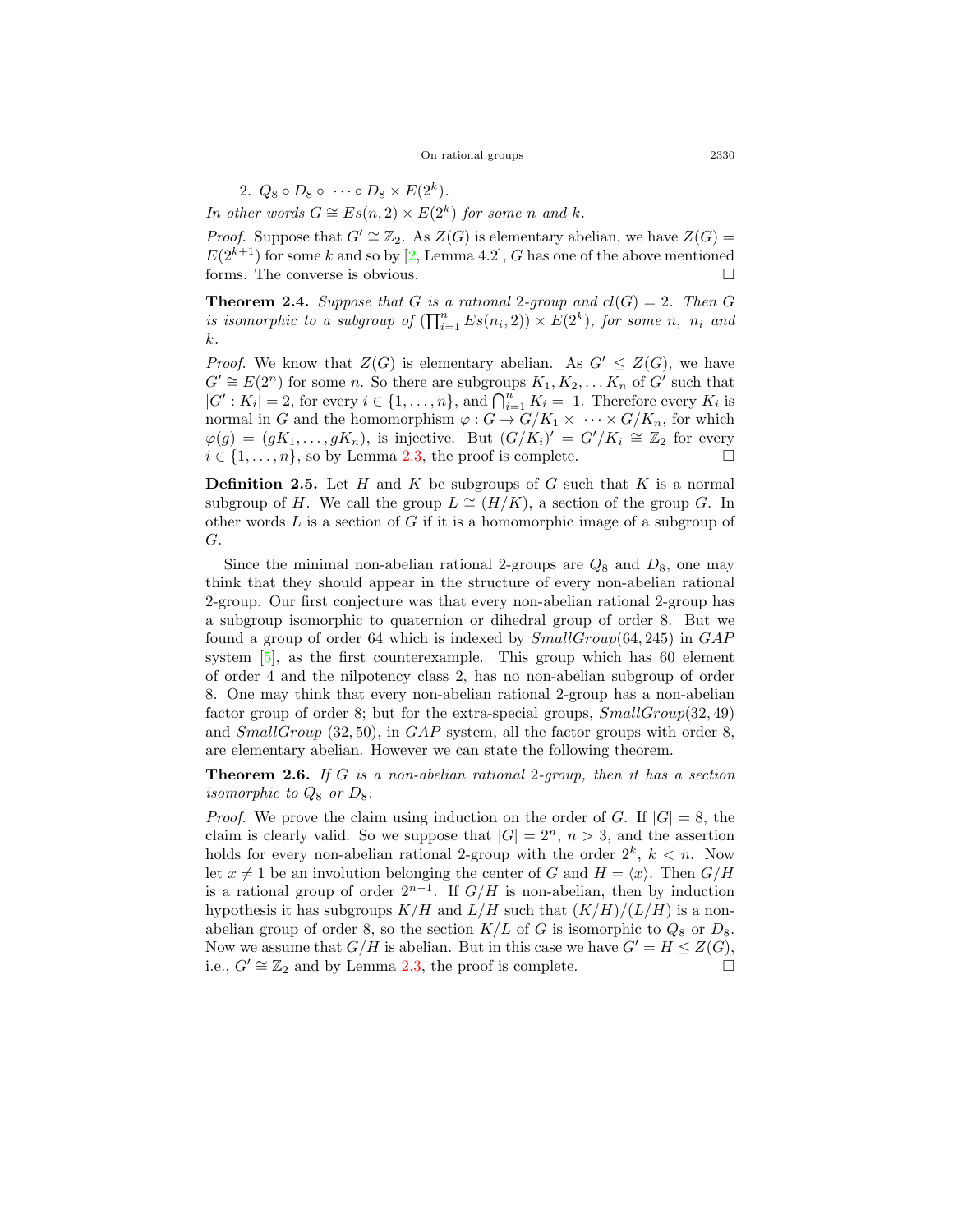2.2. **Groups with nilpotent derived subgroup.** In the next lemma we show that, 5 does not appear as a prime divisor of  $|G|$ , when  $G'$  is nilpotent.

<span id="page-5-0"></span>**Lemma 2.7.** *Let G be a rational group for which G′ is nilpotent. Then G is a {*2*,* 3*}-group.*

*Proof.* Suppose that *H*, *T* and *K* are 2-, 3- and 5-Sylow subgroups of *G<sup>'</sup>* respectively. Then  $G' = H \times T \times K$ . Now *T* is characteristic in  $G'$ , so it is normal in *G* and  $G/T$  is a rational  $\{2,5\}$ -group. Now by [\[7](#page-10-4), Theorem 1.2], *G/T* has a quotient with a subgroup isomorphic to the Markel group *M*. But *M′* is a non-nilpotent group of order 50; This violates that *G′* is nilpotent and the proof is complete. □

In the sequel we discuss about the case that *G′* is abelian; In other words we suppose that *G* is metabelian.

2.2.1. *Groups with abelian derived subgroups.* At first we describe the structure of an special case of metabelian rational groups, i.e., the metacyclic Q-groups.

**Theorem 2.8.** *Let G be a rational group. Then G is metacyclic if and only if G is isomorphic to one of the following groups: The cyclic group*  $\mathbb{Z}_2$ ,  $Q_8$  *or D<sup>n</sup> for n ∈ {*4*,* 6*,* 8*,* 12*}.*

*Proof.* As *G* is metacyclic, there exists an element  $x \in G$  such that  $G/\langle x \rangle \cong \mathbb{Z}_2$ . If *G* is abelian, then by Result  $1.2(3)$  $1.2(3)$ , it is elementary abelian and so obviously *G* is isomorphic to  $\mathbb{Z}_2$  or  $D_4$ . Now we assume that *G* is non-abelian. In this case since  $|G| > 4$ , we have  $o(x) > 2$ . Since by Result [1.2\(](#page-2-0)4),  $Z(G)$  is elementary abelian,  $x \notin Z(G)$  and hence  $C_G(\langle x \rangle) = \langle x \rangle$ . By Result [1.1](#page-2-1) we have

<span id="page-5-1"></span>(2.1) 
$$
\mathbb{Z}_2 \cong \frac{G}{\langle x \rangle} \cong \frac{N_G(\langle x \rangle)}{C_G(\langle x \rangle)} \cong Aut(\langle x \rangle).
$$

By Lemma [2.7,](#page-5-0) *G* is a  $\{2,3\}$ -group. Suppose that  $o(x) = 2^{\alpha}3^{\beta}$ . If  $\beta = 0$ , then  $\alpha \geq 2$  and we have  $Aut(\langle x \rangle) \cong \mathbb{Z}_2 \times \mathbb{Z}_{2^{\alpha-2}}$  and then by  $(2.1)$  we conclude that  $\alpha = 2$ . So  $o(x) = 4$  and  $|G| = 8$ . But all the non-abelian rational groups of order 8 are  $D_8$  and  $Q_8$  which are also metacyclic. Now suppose that  $\beta \neq 0$ ; thenas  $Aut(\mathbb{Z}_{3^{\beta}}) \cong \mathbb{Z}_{2 \times 3^{\beta-1}}$ , by ([2.1\)](#page-5-1) we conclude that  $(\alpha, \beta) \in \{(0, 1), (1, 1)\},$ i.e.,  $o(x) = 3$  or  $o(x) = 6$ , which the first case implies that  $G \cong D_6$  and the last one leads to  $G \cong D_{12}$ . □

By previous theorem every metacyclic rational group has a Sylow 2-subgroup of nilpotency class at most 2.

In the following we have some description for general case of metabelian rational groups.

<span id="page-5-2"></span>**Lemma 2.9.** *Let G be a metabelian rational group. Then G is a {*2*,* 3*}-group* and for  $K \in Syl_3(G)$ ,  $K$  *is elementary abelian and normal in G*.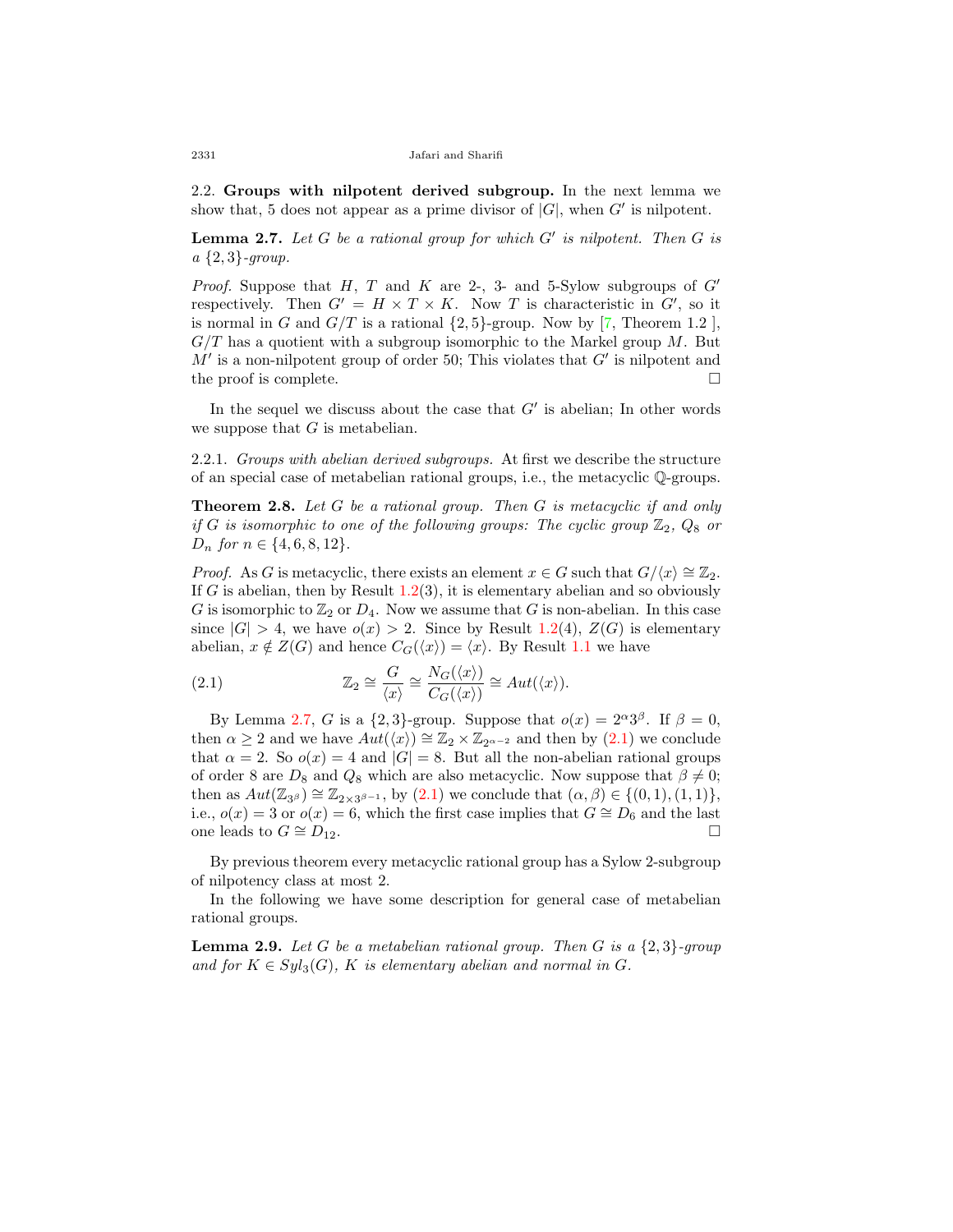*Proof.* The first claim is a corollary of Lemma [2.7.](#page-5-0) Suppose that  $T \in Syl_3(G)$ . As  $G/G'$  is a 2-group, we have  $T \leq G'$  and so T is abelian. Since Sylow subgroups of an abelian group are characteristic, *T* is characteristic in *G′* and so is normal in *G*. Suppose that  $1 \neq x \in T$  and  $o(x) = 3^\alpha$ . By rationality

$$
\frac{N_G(\langle x \rangle)}{C_G(\langle x \rangle)} \cong Aut(\langle x \rangle) \cong \mathbb{Z}_{2 \cdot 3^{\alpha - 1}}.
$$

Since  $G' \leq C_G(\langle x \rangle)$ , the order of left hand side is not divisible by 3. So  $\alpha = 1$ and we are done.  $\Box$ 

Now we apply our condition on Sylow 2-subgroups of *G* in the next two results, in a special and general case respectively.

<span id="page-6-0"></span>**Theorem 2.10.** *Let G be a rational group with a cyclic derived subgroup and a Sylow* 2*-subgroup P with cl*(*P*) *≤* 2*. Then one of the following holds*

- (i)  $|G'| = 1$  *and G is an elementary abelian* 2*-group*;
- (ii)  $|G'| = 2$ , *G is a* 2*-group and*  $G \cong Es(2, n) \times E(2^k)$ ;
- (iii)  $|G'| = 3$  *and*  $G \cong S_3 \times E(2^k)$ ;
- $(K) |G'| = 6$  *and*  $G \cong \mathbb{Z}_3 \rtimes (Es(2, n) \times E(2^k)).$

*for some*  $n \geq 1$  *and*  $k \geq 0$ *.* 

*Proof.* By the last corollary of[[1,](#page-10-7) page 180], the order of *G′* divides 12. If  $|G'| = 1$ , obviously (i) is the case. Since  $G/G'$  is an elementary abelian 2group by rationality, if  $|G'| = 2$ , then *G* is a 2-group and by Lemma [2.3](#page-3-1), *G*  $\cong$  *Es*(2*, n*)  $\times$  *E*(2<sup>*k*</sup>), for some *n* ≥ 1 and *k* ≥ 0, and the case (ii) holds. Now if  $|G'| = 4$ , with a similar reason, *G* is a 2-group and since  $cl(G) = 2$ , by Lemma [2.2,](#page-3-2) we have  $exp(G') = 2$ ; but this violates the assumption that G<sup>*'*</sup> is cyclic. Now let  $3 | G' |$  and  $x \in G'$  be an element of order 3. Then as  $G'$  is cyclic,  $\langle x \rangle$ is a characteristic subgroup of *G'* and so is normal in *G* and  $G/\langle x \rangle$  is a rational 2-group which is isomorphic to *P* by Schur-Zassenhaus theorem. If  $|G'| = 3$ , then since *G/G′* is elementary abelian, the Sylow 2-subgroup *P* of *G* is abelian and hence by Result [1.2](#page-2-0)(1,6),  $G \cong \mathbb{Z}_3 \rtimes E(2^{k+1})$  for some  $k \geq 0$ . Now  $G' = \langle x \rangle$ , and since  $|Aut(\langle x \rangle)| = 2$ , by Result [1.1](#page-2-1) we have  $(|G|/|C_G(\langle x \rangle)|) = 2$ ; that is,  $|C_G(\langle x \rangle)| = 3 \times 2^k$ . So (iii) is the case. If  $|G'| = 6$ , then  $(G/\langle x \rangle)' \cong P' \cong \mathbb{Z}_2$ and  $G \cong \mathbb{Z}_3 \rtimes P$  where  $P \cong Es(2, n) \times E(2^k)$  by Lemma [2.3](#page-3-1) and we have the case (iv). Finally if  $|G'| = 12$ , then  $(G/\langle x \rangle)'$  is cyclic of order 4, but this is against the fact that  $exp((G/\langle x \rangle)') = 2$ .

Obviously in Theorem [2.10,](#page-6-0) the direct prouduct of a group of type (ii) and a group of type (iii) is a group of type (iv); also our conjecture is that every group of type (iv) can be constructed in this way; in other words, by the assumption of previous theorem we surmise that if  $|G'| = 6$ , then  $G \cong \mathbb{S}_3 \times Es(2, n) \times E(2^k)$ .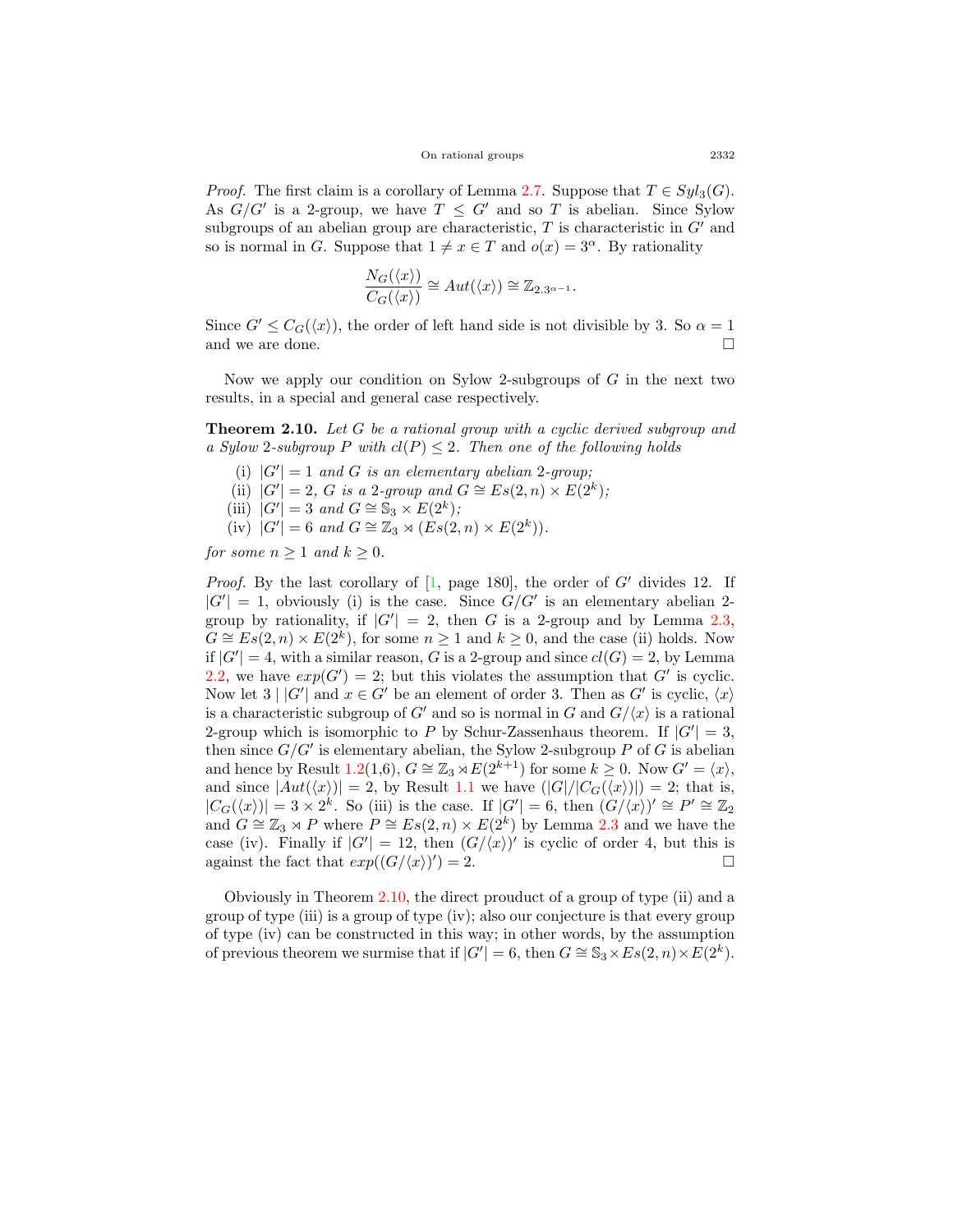<span id="page-7-0"></span>**Theorem 2.11.** Let G be a rational metabelian group and  $P \in Syl_2(G)$ , with  $cl(P) \leq 2$ *. Then G contains a normal elementary abelian* 2*-subgroup H, such that*  $G/H \cong E(3^m) \rtimes E(2^n)$ *, for some*  $m \geq 0$  *and*  $n \geq 0$ *.* 

*Proof.* Since *G*<sup>*'*</sup> is an abelian  $\{2,3\}$ -group,  $G' \cong H \times K$ , where  $H \in Syl_2(G')$ and  $K \in Syl_3(G)$ . By Lemma [2.9,](#page-5-2)  $K \cong E(3^m)$  for some *m* and it is normal in *G*. So  $G/K \cong P$  is a rational 2-group and  $P' \cong (G/K)' = G'/K \cong$ *H*. Now by Lemma [2.2,](#page-3-2)  $exp(P') \leq 2$ ; so *H* is elementary abelian. As H is characteristic in  $G'$  it is normal in  $G$  and  $G/H$  is a rational group. But  $(G/H)'$  is a 3-group isomorphic to K, and  $G/H$  splits over it and we have  $G/H \cong E(3^m) \rtimes E(2^n).$ 

2.2.2. *Groups with non-abelian derived subgroups.* For the case having nilpotent non-abelian derived subgroup we can state the following lemma.

<span id="page-7-1"></span>**Lemma 2.12.** *Let G be a rational group with a nilpotent derived subgroup,*  $P \in Syl_2(G)$  *with*  $cl(P) \leq 2$  *and*  $K \in Syl_3(G)$ *. Then*  $G'$  *is non-abelian if and only if K is non-abelian.*

*Proof.* By Result [1.2\(](#page-2-0)9),  $K \leq G'$ . Suppose that  $G'$  is non-abelian. If P is abelian, then by Result [1.2\(](#page-2-0)6),  $G' = K$  and so K is non-abelian. Now we assume  $cl(P) = 2$ . Since  $K \leq G'$  and  $G'$  is nilpotent,  $K$  is normal in  $G$ . But then as *G* is a {2,3}-group by Lemma [2.7,](#page-5-0)  $G/K \cong P$  and if  $H \in Syl_2(G')$ , we have  $G' = K \times H$  and  $H \cong G'/K = (G/K)' \cong P' \neq 1$ . So as  $H \cong P' \leq Z(P)$ , *H* is abelian; hence *K* is non-abelian. The converse is hold as  $K \leq G'$ .  $\Box$ 

Here we present the proof of Theorem [1.3](#page-2-2).

*Proof.* By Lemma [2.7](#page-5-0), *G* is a  $\{2,3\}$ -group. *K* is contained in *G<sup>'</sup>* by Result [1.2\(](#page-2-0)9), and it is normal in *G*. So *G* splits over *K* with *P* as a complement, i.e.,  $G \cong K \rtimes P$ . Now if *G*<sup>*'*</sup> is abelian, then by Lemma [2.9](#page-5-2) we have  $G \cong E(3^k) \rtimes P$  for some *k*. By Theorem [2.11,](#page-7-0) the existence of the 2-subgroup *H* with mentioned property, is confirmed, and so the case (a) of theorem is proved. The case (b) is proved in Lemma  $2.12$ .  $\Box$ 

## 2.3. **Groups with non-nilpotent derived subgroup.**

<span id="page-7-2"></span>**Lemma 2.13.** *If*  $G = M \wr \mathbb{Z}_2$  *,where*  $M$  *is the Markel group, and*  $P \in Syl_2(G)$ *, then*  $cl(P) = 4$ *.* 

*Proof.* Since the Sylow 2-subgroup of *M* is isomorphic to  $Q_8$ ,  $P \cong Q_8 \wr \mathbb{Z}_2$  and the proof can be completed by a simple calculation with GAP  $[5]$ .

Our next theorem is about the structure of a *{*2*,* 5*}*-solvable rational group which satisfies our condition relating its Sylow 2-subgroups.

<span id="page-7-3"></span>**Theorem 2.14.** *Let G be a solvable rational*  $\{2,5\}$ *-group and*  $P \in Syl_2(G)$ *. If* 5 *divides*  $|G|$  *and*  $cl(P) = 2$ *, then*  $G/O_2(G) \cong \prod_{i=1}^k M_i$ *, in which, for each*  $i \in \{1, \ldots, k\}$ ,  $M_i$  *is a copy of Markel group*  $M$ *.*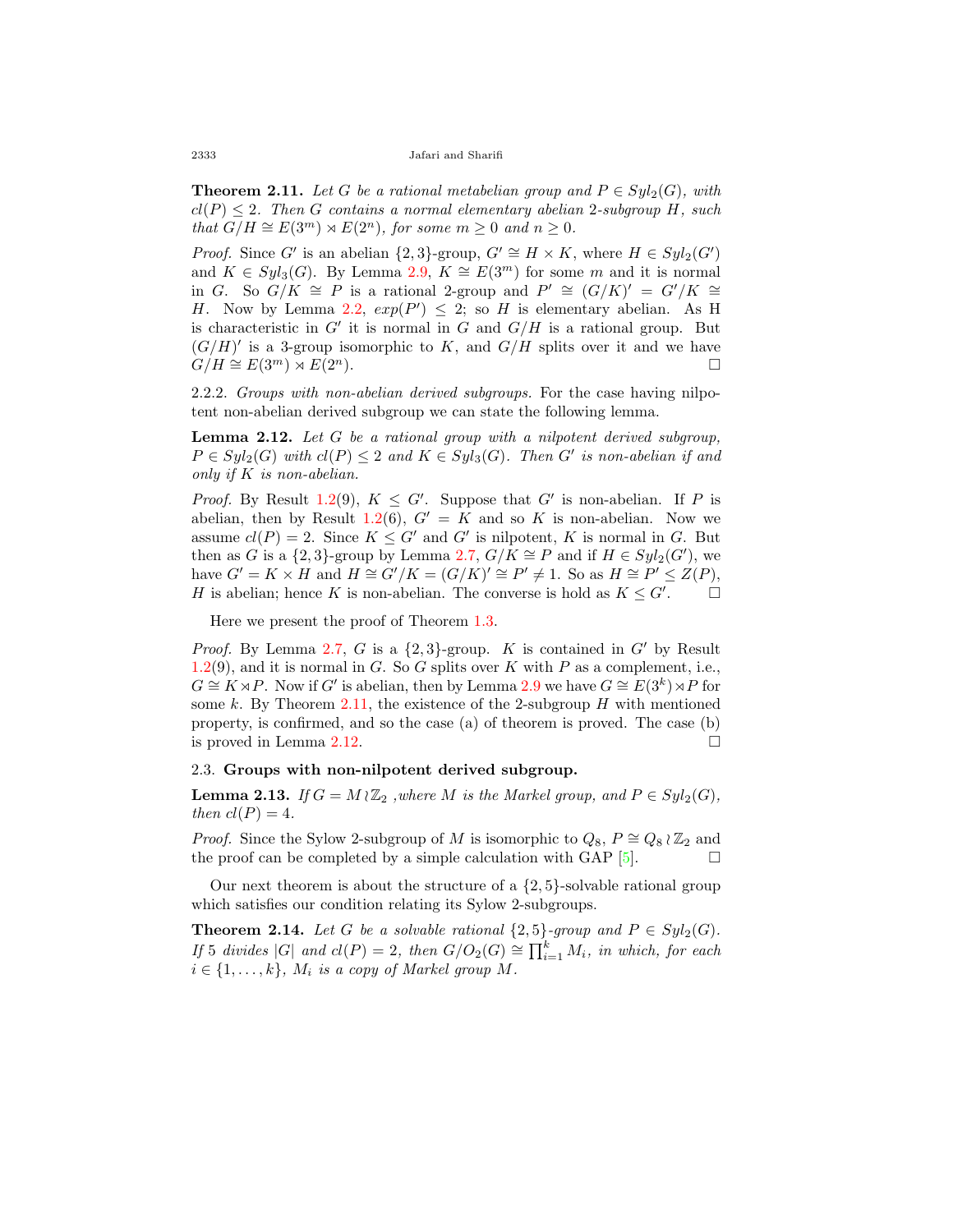On rational groups 2334

*Proof.* By [\[7](#page-10-4), Theorem 1.2],  $G/O_2(G) \cong M \wr K$ , where  $K \leq \mathbb{S}_n$  is a 2-group. Suppose that  $K \neq 1$  and  $\sigma$  is an involution in *K*, say  $\sigma = \prod_{l=1}^{t} (i_l, j_l)$ , as a product of disjoint cycles. Let  $\Omega = \{1, \ldots, n\}$  and  $\Gamma = \{i_1, \ldots, i_t, j_1, \ldots, j_t\}.$ We know that  $M \wr_{\Omega} K = \{ (f; \delta) | f \in M^{\Omega}, \delta \in K \}$ . Suppose that  $f, g \in M^{\Omega}$  such that  $f(i) = g(i) = e$ , for every  $i \in \Omega \setminus \Gamma$ , where *e* is the identity element of *M*. Then  $(fg_{\sigma})(i) = f(i)g_{\sigma}(i) = f(i)g(\sigma^{-1}(i)) = ee = e$ , as  $\sigma^{-1}(i) \notin \Gamma$ . So if we replace every  $f \in M^{\Omega}$ , with the above property, by  $f_{\Gamma}$  (the restriction of *f* to Γ), we have an embedding of  $M^{\Gamma} \rtimes \langle \sigma \rangle$  in  $M^{\Omega} \rtimes K = M \wr K$ . Now let  $\tau = (i_1, j_1)$ as a cycle of length 2 and  $\Delta = \{i_1, j_1\}$ ; then by a similar reason as above, one can see that  $M \wr_{\Delta} \langle \tau \rangle$  is embedded in  $M^{\Gamma} \rtimes \langle \sigma \rangle$  and so in  $M \wr K$ . Now by Lemma  $2.13$ ,  $G/O<sub>2</sub>(G)$  has a Sylow 2-subgroup of nilpotency class more than 2, which is a contradiction. So  $K = 1$  and  $G/O<sub>2</sub>(G)$  is a direct product of  $M<sub>i</sub>$ ,  $i \in \{1, \ldots, k\}$ , for some  $k \leq n$ . □

The next corollary is a restatement of part (a) of Theorem [1.4](#page-3-3).

**Corollary 2.15.** *Let G be a solvable rational {*2*,* 5*}-group, G′ non-nilpotent and*  $P \in Syl_2(G)$  *with*  $cl(P) \leq 2$ *. Then*  $G/O_2(G) \cong \prod_{i=1}^k M_i$ *, in which, for each*  $i \in \{1, \ldots, k\}$ ,  $M_i$  *is a copy of the Markel group*  $M$ *.* 

*Proof.* If  $5 \nmid |G|$ , then *G* is a 2-group, which is a contradiction. Also by Result [1.2\(](#page-2-0)6),  $cl(P) \neq 1$ . Now as the derived subgroup of *M* is not nilpotent, the claim is a conclusion of Theorem  $2.14$ .  $\Box$ 

The group  $\mathbb{S}_4$  is the only symmetric group which is solvable but its derived subgroup is not nilpotent. Using  $\mathbb{S}_4$  and rational groups, satisfying our condition on Sylow 2-subgroups and having nilpotent derived subgroup, by direct product one can generate groups which are described in the title of this subsection.

The next result provides the proof of the part (b) of Theorem [1.4](#page-3-3).

**Theorem 2.16.** *Let G be a solvable rational {*2*,* 3*}-group with non-nilpotent derived subgroup*  $G'$ *. Suppose that*  $P \in Syl_2(G)$ *,*  $cl(P) = 2$ *,*  $H \in Syl_2(G')$  *and*  $K \in Syl_3(G')$ *. Then*  $K \triangleleft G'$  *if and only if*  $P' \cong H$ *.* 

*Proof.* By Result [1.2](#page-2-0)(9),  $K \in Syl_3(G)$ . If  $K \lhd G'$ , then  $K \lhd G$  and  $P \cong G/K$ is a rational 2-group and we have  $P' \cong G'/K \cong H$ . So  $P' \cong H$ . Conversely, suppose that  $P' \cong H$ , we show that  $G'$  has a normal 2-complement, which is equivalent to  $K \triangleleft G$ . If it is not the case, then by [\[10](#page-10-8), Lemma 5.25], there are elements  $x, y \in H$  that are conjugate in  $G'$  and they are not conjugate in *H*. Now we can choose P such that  $P' = H$  and then we have  $x, y \in P'$  so that x, y are conjugate in G and they are not conjugate in  $P'$ . But, as  $cl(P) = 2$ , we have  $P' \subseteq Z(P) = C_G(P)$  which the last equality deduced from Result [1.2\(](#page-2-0)7). Now  $x, y \in C_G(P)$  and since  $C_G(P)$  is elementary abelian, x and y are not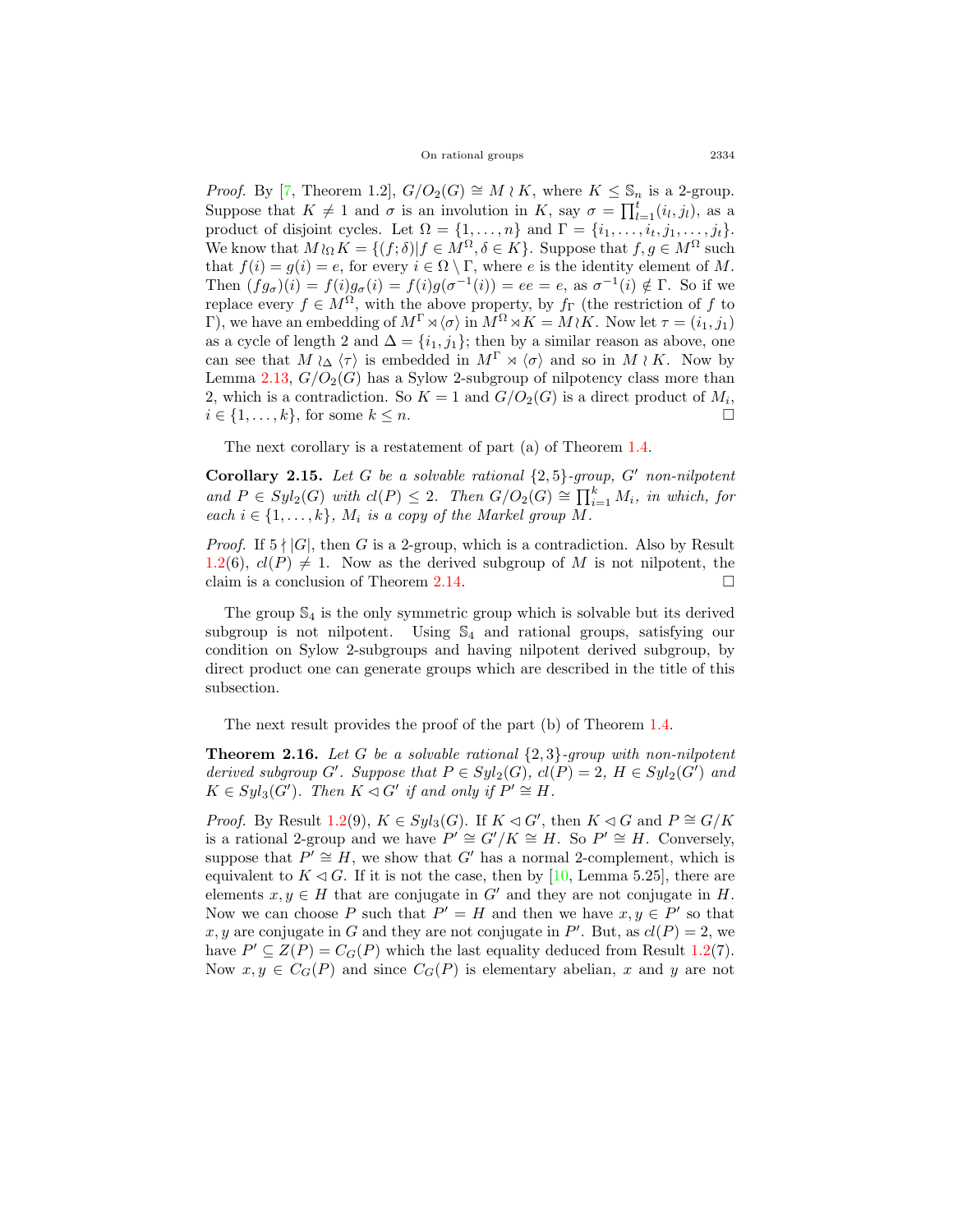conjugatein  $C_G(P)$ , and by [[10,](#page-10-8) Lemma 5.12], there exists  $t \in N_G(P)$  such that  $x^t = y$ . Also by Result [1.2](#page-2-0)(8), we have  $N_G(P) = P$ , i.e.,  $t \in P$ . But this violates the fact that  $x \in Z(P)$ . This contradiction completes the proof.  $\square$ 

Here we mention that the result of previous theorem does not hold if we drop the rationality assumption of *G*. A counterexample in this case is  $G =$ *SmallGroup*(216, 153) for which, by the above notation  $H \not\cong P'$  but  $K \triangleleft G'$ .

2.4. **Examples.** In this section we show that an interesting class of rational groups, i.e., the class of all the rational Frobenius groups satisfies in the condition of the title of this paper. For the definition of a Frobenius group one can see $[9,$  $[9,$  Def. 7.1]. Here we state the main theorem of  $[3]$  $[3]$ , which classifies the rational Frobenius groups.

<span id="page-9-0"></span>**Theorem 2.17.** *If G is a Frobenius* Q*-group, then exactly one of the following occurs:*

- (i) We have  $G \cong E(3^n) \rtimes \mathbb{Z}_2$ , where  $n \geq 1$  and  $\mathbb{Z}_2$  acts on  $E(3^n)$  by *inverting every nonidentity element.*
- (ii) *We have*  $G \cong E(3^{2m}) \rtimes \mathbb{Q}_8$ , where  $m \geq 1$  and  $E(3^{2m})$  *is a direct sum of m copies of the 2-dimensional irreducible representation of*  $\mathbb{Q}_8$  *over the field with* 3 *elements.*
- (iii) *We have*  $G \cong E(5^2) \rtimes \mathbb{Q}_8$ , where  $E(5^2)$  *is the* 2*-dimensional irreducible representation of* Q<sup>8</sup> *over the field with* 5 *elements.*

**Corollary 2.18.** *Let G be a rational Frobenius group. Then G is solvable and for the Sylow 2-Subgroup P of G, we have*  $cl(P) \leq 2$ *.* 

In the classification theorem of Frobenius rational groups, Theorem [2.17](#page-9-0), the class (i) consists of groups with nilpotent derived subgroups and both the second and third classes contain the groups with non-nilpotent derived subgroups.

## 3. **Non-solvable rational groups**

The next theorem, concerning the non-abelian simple composition factors of a rational group, is achieved by Feit and Seitz.

<span id="page-9-1"></span>**Theorem 3.1** (See[[4\]](#page-10-11))**.** *Let G be a non-cyclic finite simple group. Then G is a composition factor of a rational group if and only if G is isomorphic to an alternating group or one of the following groups:*

- (i)  $PSp_4(3)$ ,  $Sp_6(2)$ ,  $O_8^+(2)$ .
- (ii)  $PSL_3(4)$ ,  $PSU_4(3)$ .

Here we restate and prove Theorem [1.5](#page-3-4).

**Theorem 3.2.** *Let G be a non-solvable rational group,*  $P \in Syl_2(G)$  *and*  $cl(P) \leq 2$ . Then a non-cyclic composition factor of G is isomorphic to an *alternating group*  $A_n$ *, where*  $n \in \{5, 6, 7\}$ *.*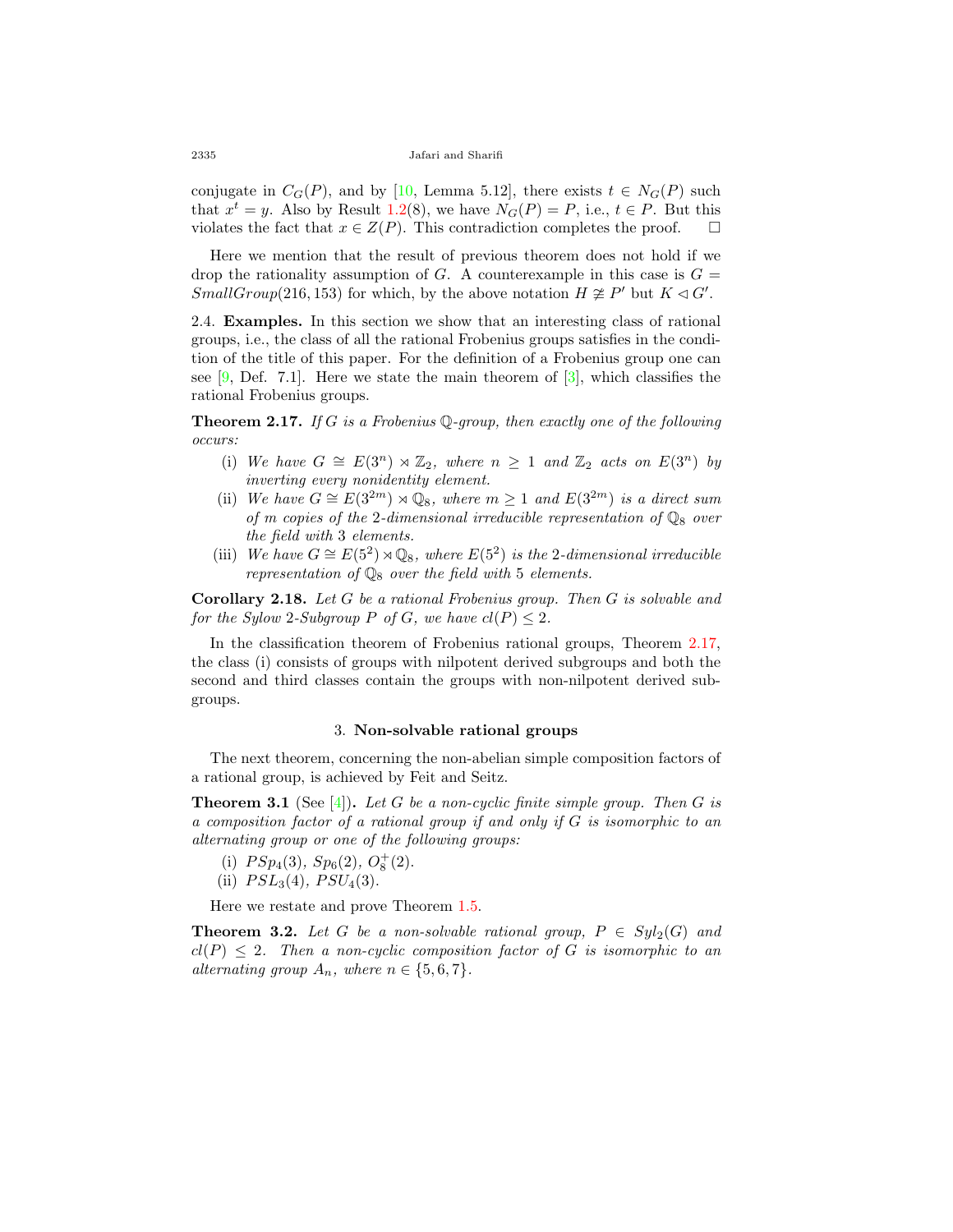*Proof.* Suppose that *H/K* is a non-abelian composition factor of *G*. Obviously the nilpotency class of a Sylow 2-subgroup of  $H/K$  is not greater than that of a Sylow 2-subgroup of *G*. Now *H/K* is isomorphic to one of the groups mentioned in Theorem [3.1](#page-9-1). But all such groups contain a Sylow 2-subgroup of nilpotency class greater than 2, except  $A_5$ ,  $A_6$  and  $A_7$  and the proof is complete.  $\Box$ 

It is worthwhile to mention here that  $\mathbb{S}_5$ ,  $\mathbb{S}_6$  and  $\mathbb{S}_7$  are non-solvable rational groups having class 2 Sylow 2-subgroups.

*Remark* 3.3*.* There is a result analogous to Theorem [3.1](#page-9-1), due to Thompson, which is about the cyclic composition factors of a finite rational group. (See [[13\]](#page-10-12).) If *p* is a prime such that some rational finite group has a composition factor of order  $p$ , then  $p \leq 11$ . In the cited article, Thompson has mentioned that, he has not found any rational groups with a composition factor of order *p* if  $p \in \{7, 11\}$ , but he has not been able to eliminate this possibility either.

## **Acknowledgement**

The authors would like to express their deep gratitude to the referee for his/her suggestions and precise comments, which made it possible to present the paper in this final form.

#### **REFERENCES**

- <span id="page-10-7"></span>[1] B.G. Basmaji, Rational nonlinear characters of metabelian groups, *Proc. Amer. Math. Soc.* **85** (1982) 175–180.
- <span id="page-10-6"></span>[2] Y.G. Berkovich, Groups of Prime Power Order, Vol. 1, Walter de Gruyter, 2008.
- <span id="page-10-10"></span>[3] M.R. Darafsheh and H. Sharifi, Frobenius Q-groups, *Arch. Math.* **83** (2004) 102–105.
- <span id="page-10-11"></span>[4] W. Feit and G.M. Seitz, On finite rational groups and related topics, *Illinois J. Math.* **33** (1988) 103–131.
- <span id="page-10-2"></span>[5] The GAP Group, GAP–Groups, Algorithms, and Programming, Version 4.7.4; 2015. http://www.gap-system.org
- <span id="page-10-0"></span>[6] R. Gow, Groups whose characters are rational-valued, *J. Algebra* **40** (1976) 280–299.
- <span id="page-10-4"></span>[7] P. Hegedűs, Structure of solvable rational groups, *Proc. Lond. Math. Soc.* **90** (2005) 439–471.
- <span id="page-10-5"></span>[8] B. Huppert, Endliche Gruppen I, Springer-Verlag, Berlin-New York, 1967.
- <span id="page-10-9"></span>[9] I.M. Isaacs, Character Theory of Finite Groups, Academic Press, New York-London, 1976.
- <span id="page-10-8"></span>[10] I.M. Isaacs, Finite Group Theory, Amer. Math. Soc. Providence, RI, 2008.
- <span id="page-10-1"></span>[11] I.M. Isaacs and G. Navarro, Sylow 2-subgroups of rational solvable groups, *Math. Z.* **272** (2012) 937–945.
- <span id="page-10-3"></span>[12] D. Kletzing, Structure and Representations of Q-groups, Lecture Notes in Math. 1084, Springer-Verlag, 1984.
- <span id="page-10-12"></span>[13] J.G. Thompson, Composition factors of rational finite groups, *J. Algebra* **319** (2008) 558–594.